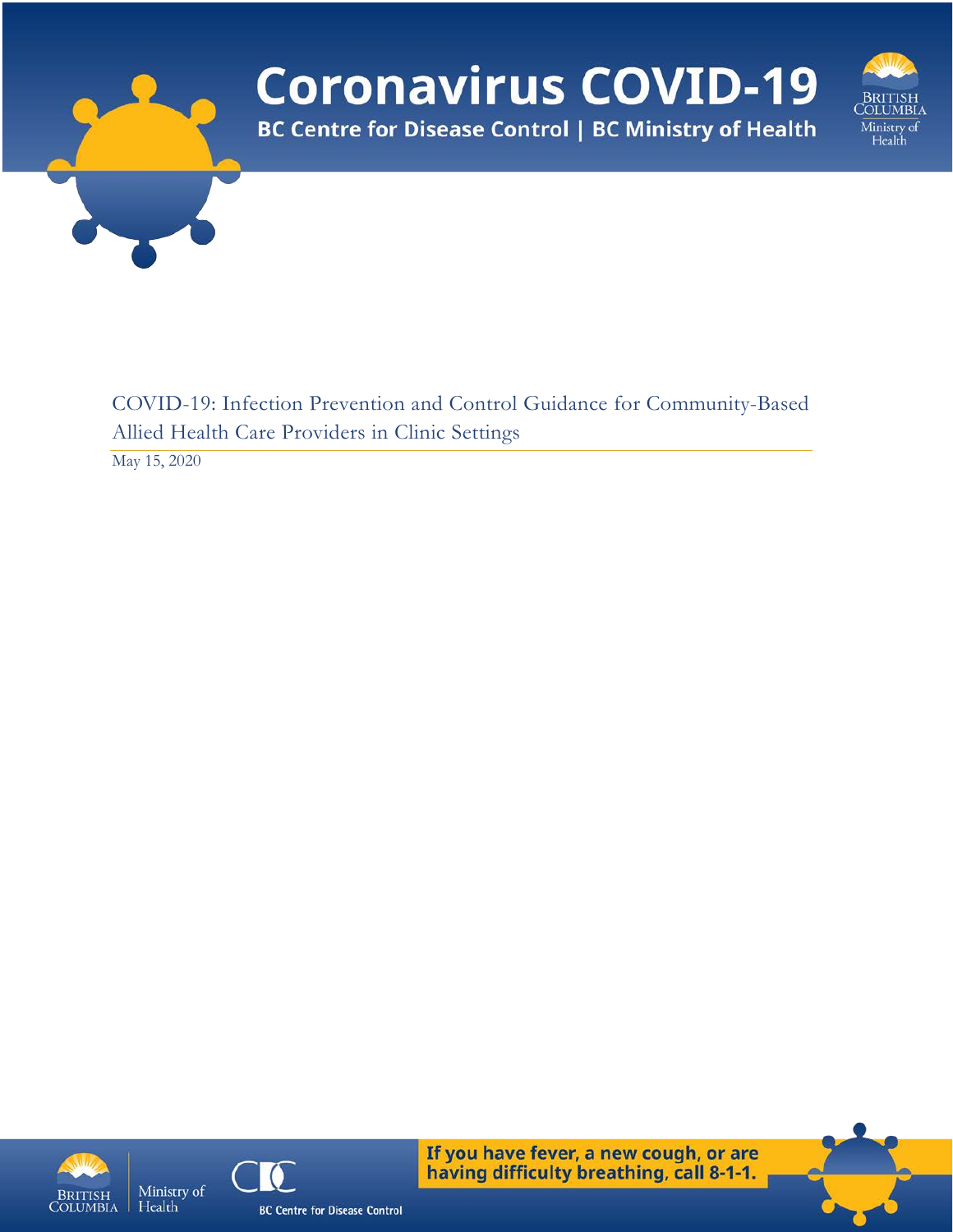# Contents

<span id="page-1-0"></span>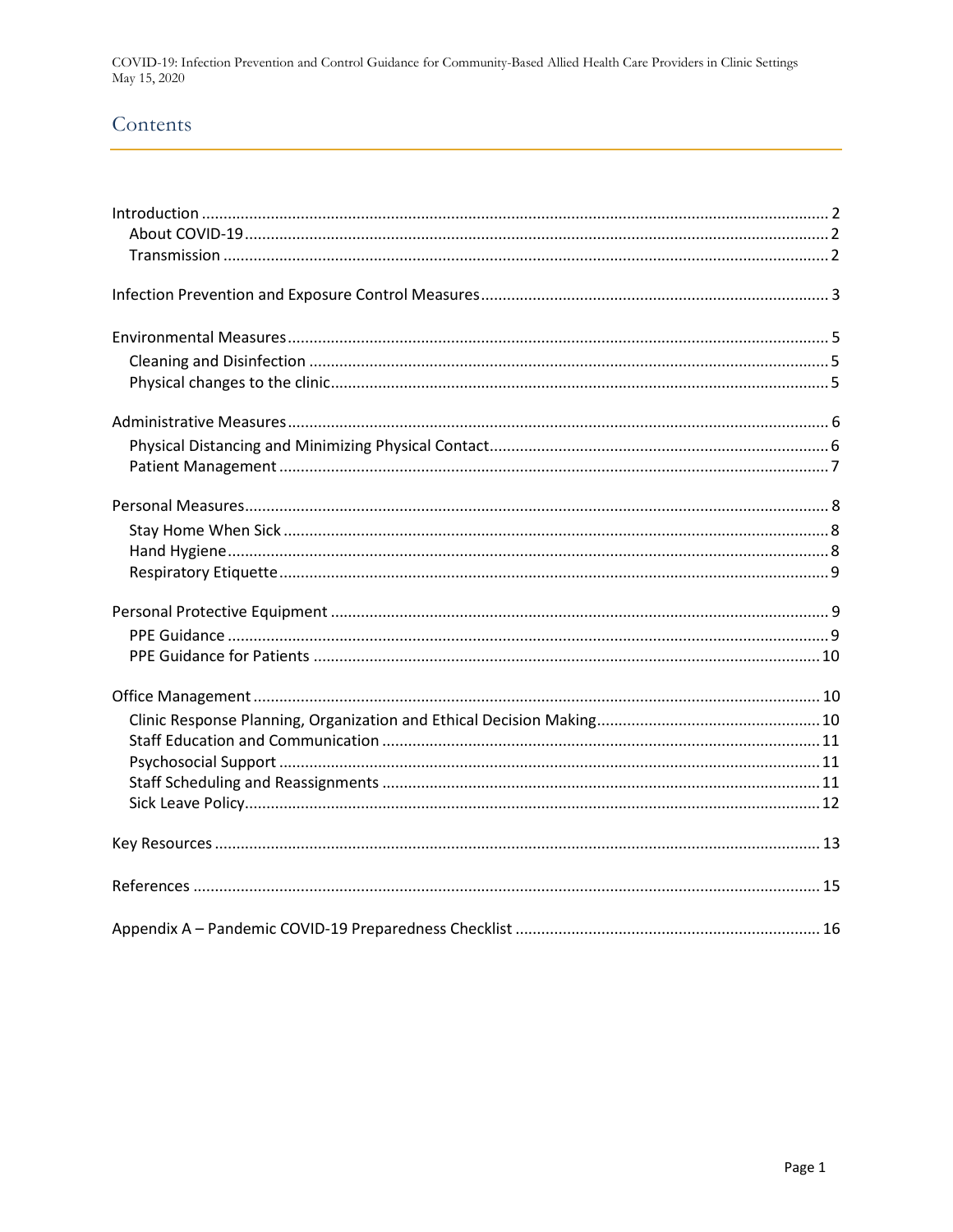# Introduction

This document provides a practical guide for community-based allied health care providers and related staff in clinics to support appropriate infection prevention and control (IPAC) practices to mitigate the impact of severe acute respiratory syndrome coronavirus 2 (SARS-CoV-2), the causative agent of COVID-19. Allied health services covered in this guidance include, but are not limited to, diagnostic imaging, laboratory, physiotherapy, occupational therapy, massage therapy, dietetics, speech and hearing health, prosthetics and chiropractic services.

This document provides interim guidance for the prevention and control of COVID-19. It is based on the latest available best practice and scientific evidence. The guidance may change as new information becomes available.

#### <span id="page-2-0"></span>About COVID-19

Coronaviruses are a large family of viruses found mostly in animals. In humans, they can cause diseases ranging from the common cold to more severe diseases, such as Severe Acute Respiratory Syndrome (SARS) and Middle East Respiratory Syndrome (MERS). The disease caused by this new coronavirus, SARS-CoV-2, has been named COVID-19. While many of the characteristics of COVID-19 are still unknown, mild to severe illness has been reported for confirmed cases.

#### <span id="page-2-1"></span>**Transmission**

COVID-19 is most commonly transmitted through large droplets produced when a person infected with COVID-19 coughs or sneezes. The virus in these droplets can enter through the eyes, nose or mouth of another person if they are in close contact with the person who coughed or sneezed. The virus can also enter a person's body from touching something with the virus on it and then touching one's eyes, mouth or nose with unwashed hands.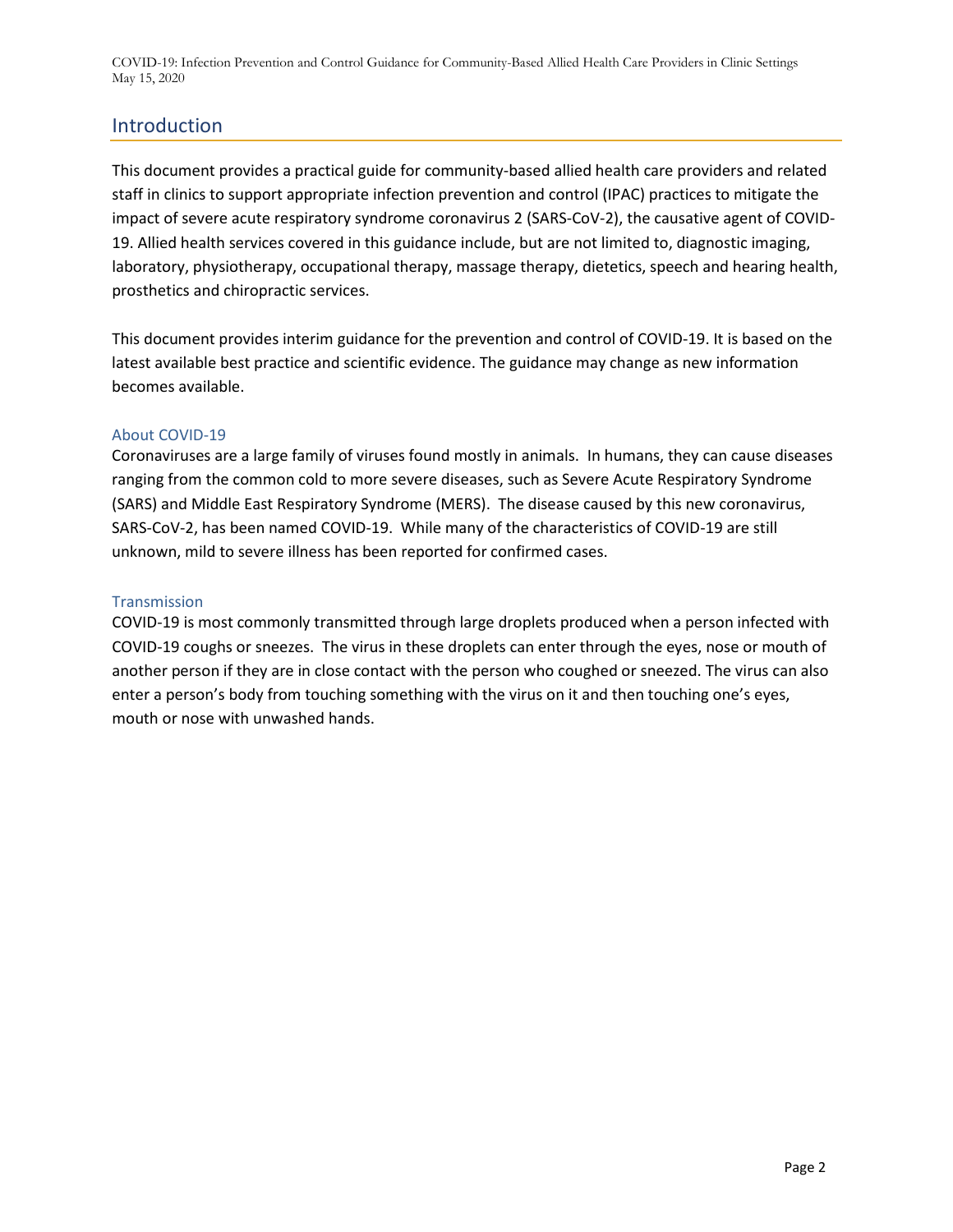# <span id="page-3-0"></span>Infection Prevention and Exposure Control Measures

Implementation of infection prevention and exposure control measures help create a safe environment for health care providers and patients/clients. A hierarchy of infection prevention and exposure control measures for communicable disease describes the measures that can be taken to reduce the transmission of COVID-19. Control measures at the top are more effective and protective than those at the bottom. By implementing a combination of measures at each level, the risk of COVID-19 is substantially reduced.



#### **Hierarchy for Infection Prevention and Exposure Control Measures for Communicable Disease**

**Public Health Measure** are actions taken across society to limit the spread of the SARS-CoV-2 virus and reduce the impact of COVID-19. The Provincial Health Officer has implemented public health measures, including: prohibiting mass gatherings, requiring travellers to self-isolate or quarantine upon arrival in B.C., effective case finding and contact tracing, and emphasizing the need for people to stay home when they are sick.

**Environmental Measures** are physical changes in the setting that reduce risk of exposure by isolation or ventilation. Examples include being in outdoor spaces, having suitable ventilation and air exchange, using visual cues for maintaining physical distance, erecting physical barriers where appropriate, and frequent cleaning and disinfection of work and living spaces.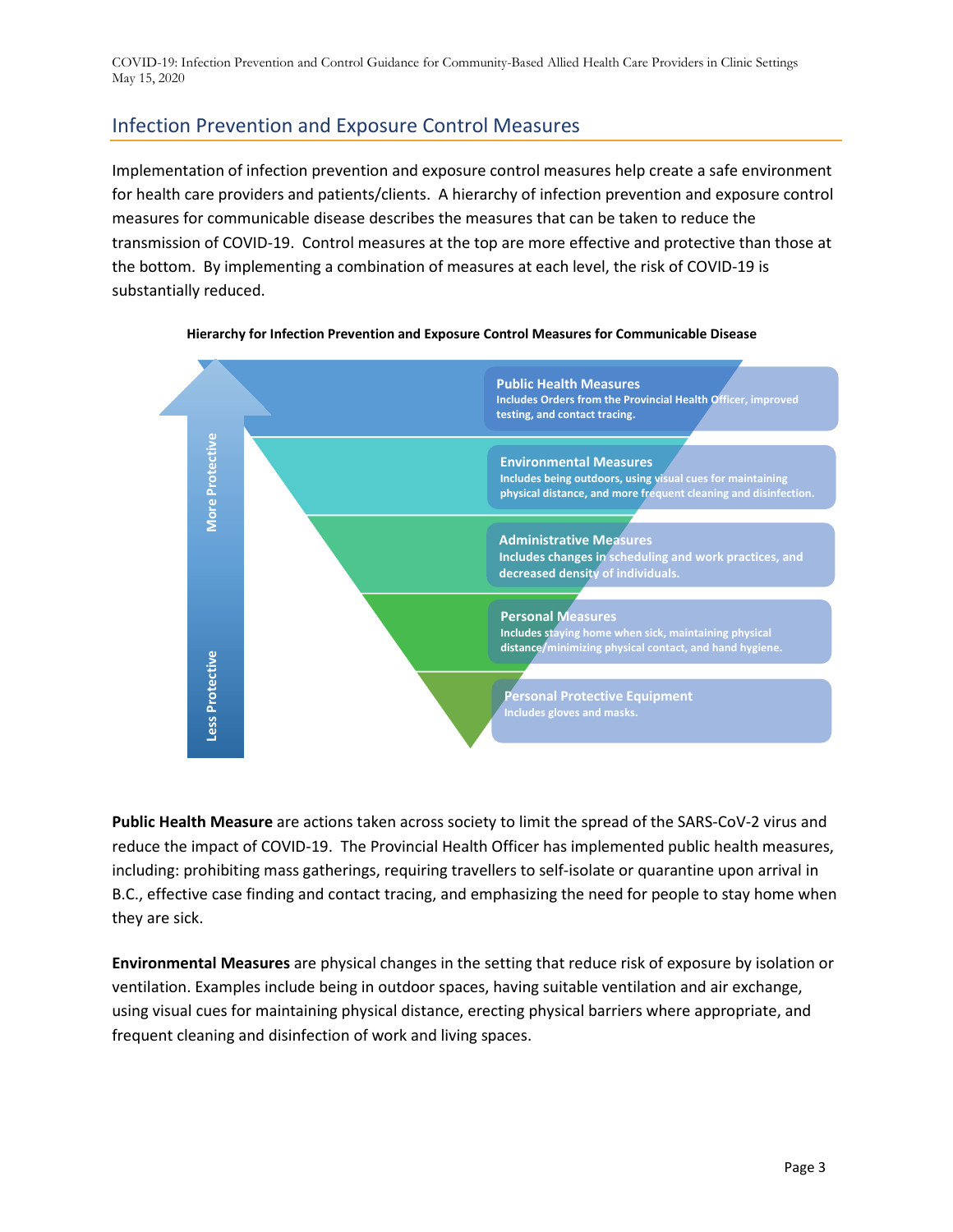**Administrative Measures** are measures enabled through the implementation of policies, procedures, training and education. Examples of these include decreased density of staff and patients in clinics, staggered appointments and using virtual health where appropriate.

**Personal Measures** are actions individuals can take to both protect themselves, as well as to prevent the spread to others. Examples include washing your hands frequently, coughing into your elbow and staying home from work if you are sick.

**Personal Protective Equipment** is the last and least effective of the infection prevention and exposure control measures and should only be considered after exploring all other measures. PPE is not effective as a stand-alone preventive measure. PPE must be suited to the task and must be worn and disposed of properly.

Clinics can implement a combination of measures from the different levels described above to protect against COVID-19.

## Public Health Measures

#### Mass Gatherings

The Provincial Health Officer's Order for Mass Gatherings continues to prohibit gatherings and events of people in excess of 50 people, however, there can be more than 50 people in a clinic if they are not all in one area and if they are actively engaged in physical distancing.

#### Case Finding, Contact Tracing and Outbreak Management

Active testing of people with mild COVID-19 like symptoms (case finding) helps identify cases early in the course of their disease, determine whether others in close contact with them are at risk for infection (contact tracing), and ensure they get appropriate care and follow-up.

Should a COVID-19 positive person be identified by public health staff, significant efforts are undertaken to determine if they are part of a cluster of cases or part of a local outbreak. Specific public health measures are implemented in facilities where an outbreak occurs to prevent further transmission of COVID-19 and keep others safe in the workplace.

#### Self-Isolation and Quarantine

Health care providers and staff with common-cold, influenza, or COVID-19 like symptoms should be encouraged to stay home, be assessed by their health care provider and tested for COVID-19. When someone is symptomatic, they should self-isolate and follow directions provided by their health care provider. Self-isolation is also advised for those who are considered a close contact of a confirmed case and are waiting to see if they develop COVID-19 illness. Quarantine is a term typically reserved for persons who return from travel outside the country are at risk of developing COVID-19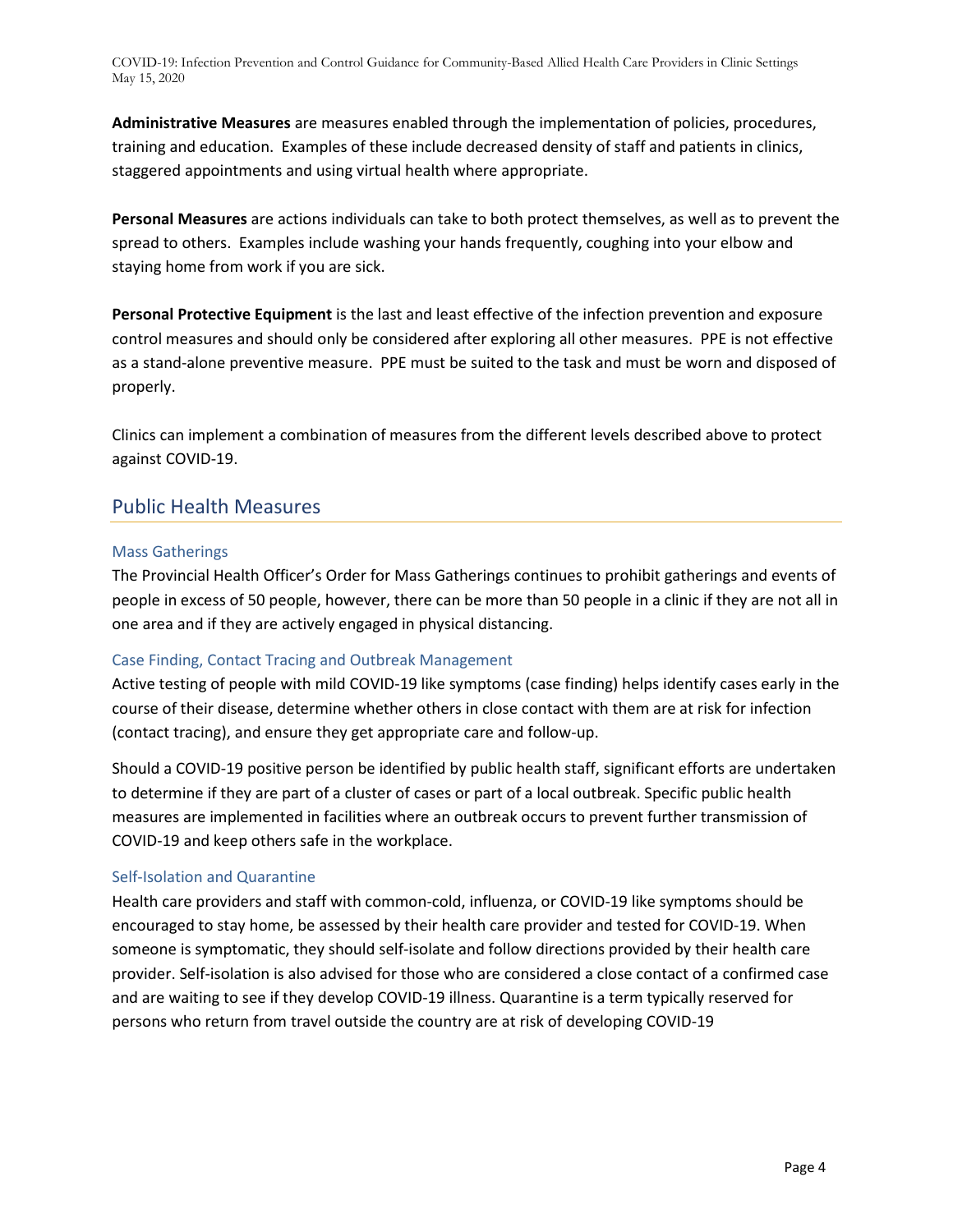If a person is found to be a confirmed case of COVID-19, public health staff will ensure there is robust contact tracing and management of any clusters or outbreaks. They will also ensure that person has access to health care providers and that appropriate supports are in place.

## <span id="page-5-0"></span>Environmental Measures

#### <span id="page-5-1"></span>Cleaning and Disinfection

Regular cleaning and disinfection are essential to preventing the transmission of COVID-19 from contaminated objects and surfaces. Clinic spaces should be cleaned and disinfected in accordance with the BCCDC's [Environmental Cleaning and Disinfectants for Clinic Settings](http://www.bccdc.ca/Health-Professionals-Site/Documents/COVID-19_MOH_BCCDC_EnvironmentalCleaning.pdf) document.

This includes:

- Shared equipment should be cleaned in **between patients/clients**.
	- This includes equipment, practice tools, tables and examination beds.
- Frequently-touched surfaces should be cleaned and disinfected at least **twice a day.**
	- These include medical equipment, door knobs, light switches, telephones, keyboards, mice, pens, charts, cell phones, toys and all hard surfaces in bathrooms such as sinks, faucets, handles.
- General cleaning and disinfecting of procedure and examination rooms should occur at least **twice a day.**
- Clean and disinfect any surface that is visibly dirty.
- Use common, commercially-available detergents and disinfectant products and closely follow the instructions on the label.
- Limit items that are not easily cleaned such as fabric or soft items.
- Empty garbage containers daily.
- Wear disposable gloves when cleaning blood or body fluids, for example, runny nose, vomit, stool, urine.
- Perform hand hygiene before wearing and after removing gloves.

There is no evidence that the COVID-19 virus is transmitted via paper or other paper-based products. As such, there is no need to limit the distribution of paper resources, such as leaflets, to patients because of COVID-19.

#### <span id="page-5-2"></span>Physical Changes to the Clinic

Facilities may not be able to adopt all of these measures; however, consideration should be given to incorporating **as many as possible**:

- Spread people out into different areas or have clients wait outside the clinic until their appointment time.
	- Consider different configurations to allow distance between staff and patients/clients and between patients; for example, different chair positioning in waiting rooms.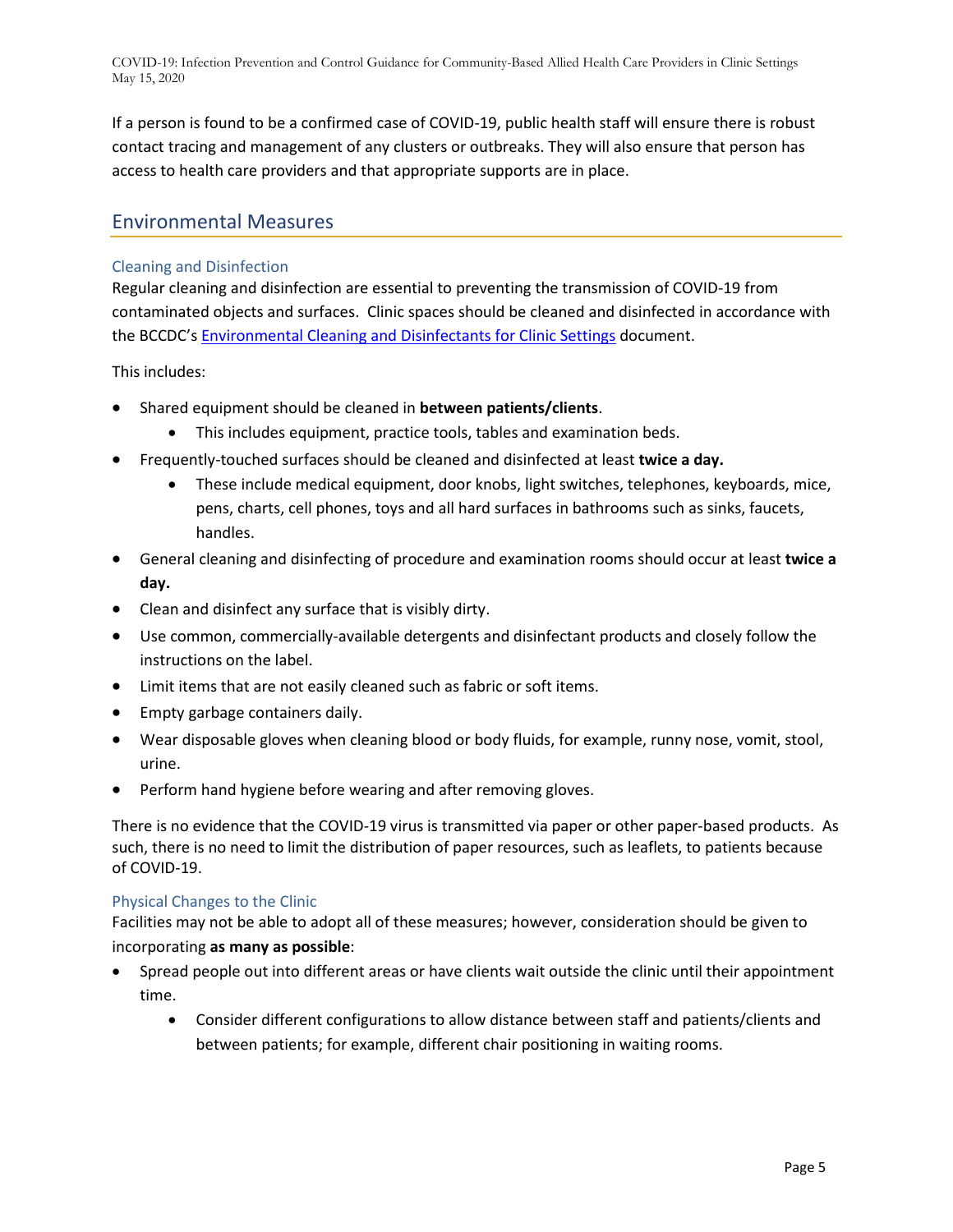- Provide alcohol-based hand rubs (ABHR) with a minimum of 70% alcohol at the reception counter and near procedure/exam room doors, if available. A higher concentration of alcohol is required to eliminate a wide range of microorganisms, including COVID-19 $^1$ .
- Procedure/exam rooms should include only necessary equipment required to perform services; for example, minimize decorative accents.
- Minimize supplies located in procedure/exam rooms. Keep supplies in closed cabinets/containers to minimize the risk of contamination.
- Keep frequently used doors open where appropriate to avoid recurrent contamination of doorknobs and high touch contact points.
- Place signage in the clinic:
	- Up-to-date COVID-19 signage and information is available for download from th[e BCCDC](http://www.bccdc.ca/health-professionals/clinical-resources/covid-19-care/signage-posters)  [Signage and Posters website](http://www.bccdc.ca/health-professionals/clinical-resources/covid-19-care/signage-posters) (available in multiple languages);
	- Place appropriate posters and signage at entrance/exit doors, the reception area and all procedure/exam rooms; and
	- Signage on proper hand hygiene should be prominently posted near all sinks.
- Where possible, increase air circulation (exchanges) and ventilation in patient areas (e.g., open windows or using well-maintained heating, ventilating and air conditioning (HVAC) systems to circulate air).
- Where physical distancing cannot be maintained, consider physical barriers:<sup>4</sup>
	- Consider installing partitions such as Plexiglass or plastic film, at reception counter and other areas.
	- Consider installing dividers such as free-standing partitions, privacy curtains between patient stations. If used, change or clean frequently<sup>5</sup>.
		- i. For further information about laundry management see BCCDC [Information Sheet](http://www.bccdc.ca/Health-Info-Site/Documents/Environmental_Service_Providers_Health_Care.pdf)  [for Environmental Service Providers in Health](http://www.bccdc.ca/Health-Info-Site/Documents/Environmental_Service_Providers_Health_Care.pdf) Care Settings.

# <span id="page-6-0"></span>Administrative Measures

### <span id="page-6-1"></span>Physical Distancing and Minimizing Physical Contact

Physical distancing means maintaining a distance of 2 metres between two or more people. The following physical distancing strategies should be implemented where possible:

- Reduce the number of people in waiting rooms.
- Avoid close greetings (e.g., handshakes, hugs).
- Stagger appointment times.
- Stagger break times for staff.
- Manage flow of people in common areas, including waiting rooms and hallways.
- Minimize the number of caregivers and other non-staff individuals who are not patients/clients entering the clinic, as much as is practical to do so. They should also be reminded to practice diligent hand hygiene and maintain physical distance when they are in the clinic.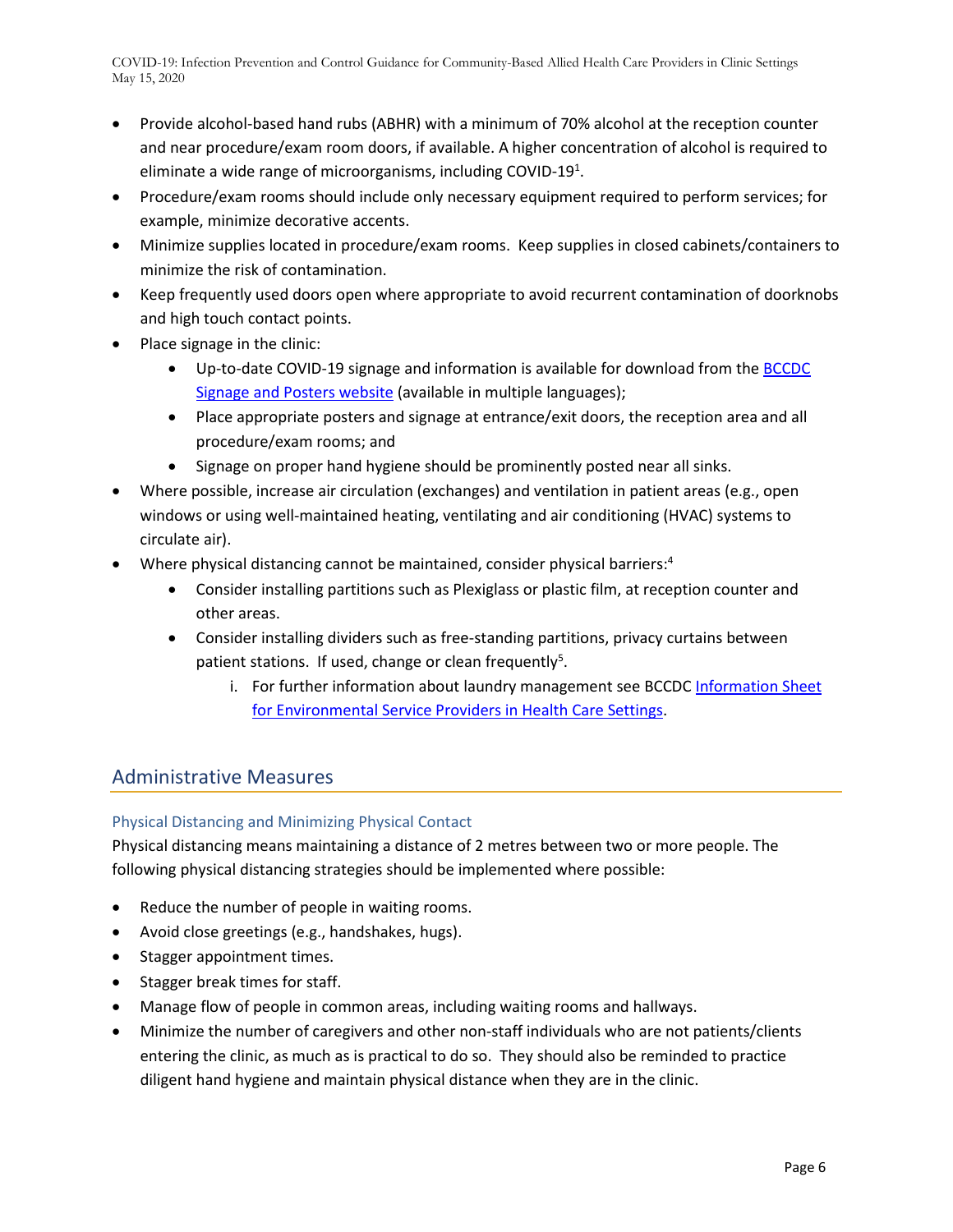#### <span id="page-7-0"></span>Patient Management

Patient management involves planning for patient scheduling, as well as patient flow and triage.

#### **Scheduling**

Scheduling approaches include administrative measures that help separate patients in time, as compared to changes in physical space planning.

#### Pre-visit Messaging

Clinic telephone message/voice mail and website(s) should clearly instruct patients where to seek up-todate instructions on assessment for COVID-19. Please see the BCCDC website for information on [self](https://bc.thrive.health/)[assessment](https://bc.thrive.health/) support and [lab testing.](http://www.bccdc.ca/health-professionals/clinical-resources/covid-19-care/lab-testing)

#### Pre-Appointment Triage

A comprehensive triage process starts prior to a patient arriving at the clinic.

#### Can the appointment be virtual?

The health care provider should determine if the appointment can be virtual.

• The Provincial Health Services Authority has developed a [COVID-19 Virtual Health Toolkit](http://www.phsa.ca/health-professionals/professional-resources/office-of-virtual-health/covid-19-virtual-health-toolkit) to support health care practitioners deliver virtual care.

#### If an in-person appointment is required, can it be deferred?

Seek guidance from your regulatory college or association about appointment prioritization.

Patients/clients with symptoms of common cold, influenza, COVID-19, or other infectious respiratory disease should only be seen if by not doing so, they would experience undue harm or injury. Otherwise, services for the patient/clients should be delayed until 10 days from the onset of symptoms AND until symptoms resolve, whichever is longer.

If an appointment is deferred, the patient should be informed about what to do if their symptoms get worse.

#### Considerations for Special Populations

#### Older Patients or those with Chronic Illnesses

Some administrative measures to consider for protecting these populations include:

- If an in-person appointment is required for an older patient or patient with a chronic illness, consider scheduling these as the first appointments of the day
- Suggest patients who live alone arrange for a friend to check in on them in the event that they fall ill.

A handout for patients with chronic health conditions can be found on the [BCCDC website.](http://www.bccdc.ca/resource-gallery/Documents/Guidelines%20and%20Forms/Guidelines%20and%20Manuals/Epid/CD%20Manual/Chapter%201%20-%20CDC/COVID-19-Handout-chronic-disease.pdf)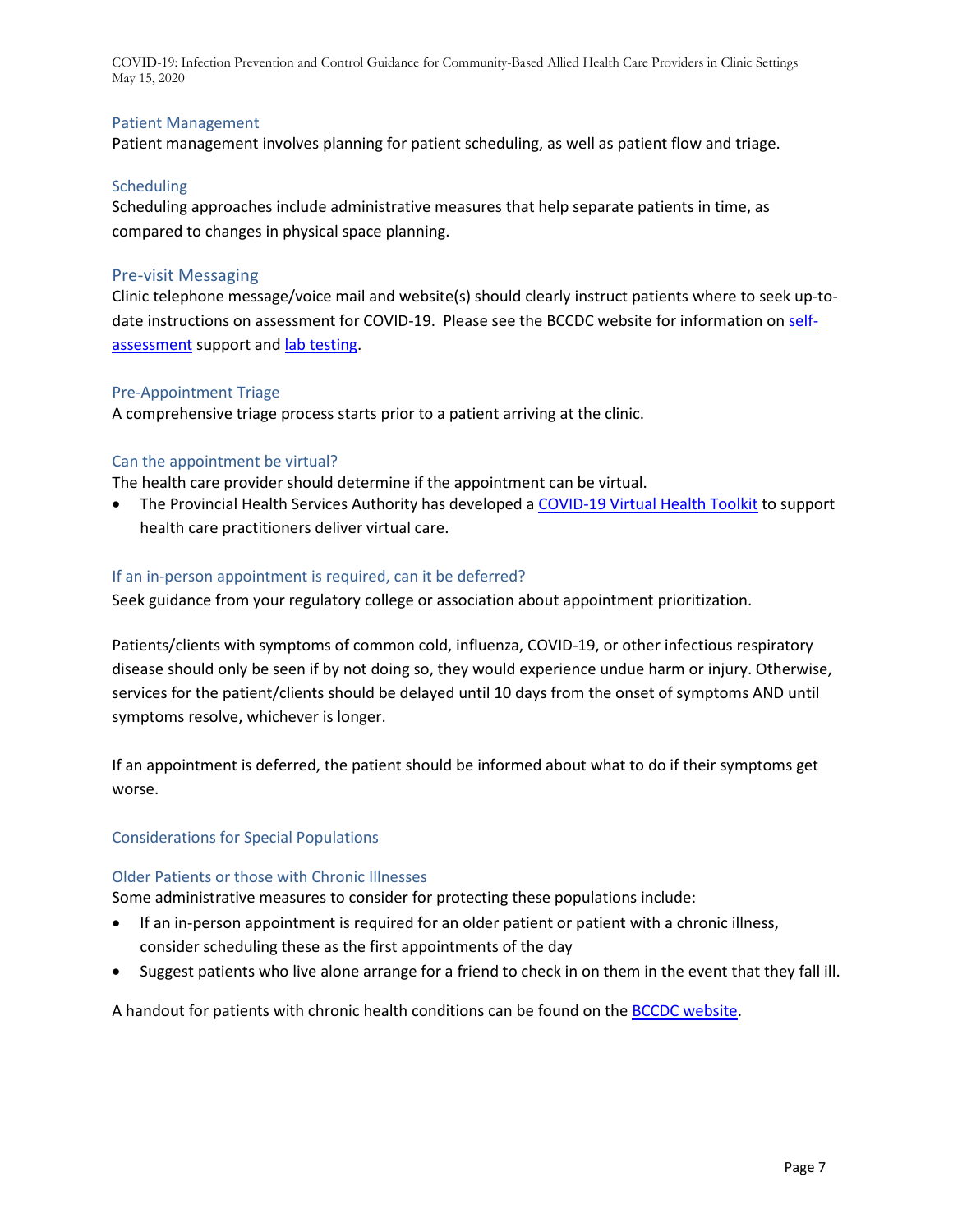## <span id="page-8-0"></span>Personal Measures

#### <span id="page-8-1"></span>Stay Home When Sick

- All staff who have symptoms of COVID-19 **OR** travelled outside Canada in the last 14 days **OR** were identified as a close contact of a confirmed case **must stay home and [self-isolate](http://www.bccdc.ca/health-info/diseases-conditions/covid-19/self-isolation)**.
- Staff must assess themselves daily for symptoms of common cold, influenza, or COVID-19 prior to entering the clinic.
- Those unsure of if they should self-isolate should be directed to use the [BC COVID-19 Self-](https://bc.thrive.health/)[Assessment Tool.](https://bc.thrive.health/) 
	- $\circ$  If concerned, they can be advised to contact 8-1-1 or the local public health unit to seek further input.

See the BCCDC's [Exposures and Return to Work for Healthcare Workers](http://www.bccdc.ca/health-professionals/clinical-resources/covid-19-care/testing-and-case-management-for-healthcare-workers) guidance on healthcare workers exposed to COVID-19 while at work, what to do if a staff member becomes ill, and criteria for return to work for those with symptoms.

#### <span id="page-8-2"></span>Hand Hygiene

Rigorous hand hygiene with plain soap and water or alcohol-based hand rub (ABHR) is the most effective way to reduce the spread of illness. Both staff and patients/clients can pick up and spread germs easily, from objects, surfaces, food and people. Everyone should practice diligent hand hygiene.

#### **How to practice diligent hand hygiene:**

- Wash hands with plain soap and water for at least 20 seconds. Antibacterial soap is **not** needed for COVID-19.
- If sinks are not available, use alcohol-based hand rub containing at least 70% alcohol.
- If hands are visibly soiled, alcohol-based hand rub may not be effective at eliminating respiratory viruses. Soap and water are preferred when hands are visibly dirty.
- To learn about how to perform hand hygiene, please refer to the BCCDC'[s hand hygiene poster.](http://www.bccdc.ca/health-professionals/clinical-resources/covid-19-care/signage-posters)

#### **Strategies to ensure diligent hand hygiene:**

- Hand hygiene stations should be set up at the clinic entrance, so everyone can perform hand hygiene when they enter.
- Ensure hand washing supplies are well stocked at all times including plain soap, paper towels and where appropriate, alcohol-based hand rub with a minimum of 70% alcohol.
- Put up posters to promote the importance of regular hand hygiene.
- Paper towels should be disposed of in non-touch waste-baskets lined with a garbage bag.

#### **For patients/clients and staff**, hand hygiene should be performed:

- On entering the clinic;
- On entering the examination/procedure room;
- On leaving the examination/procedure room;
- After using the washroom;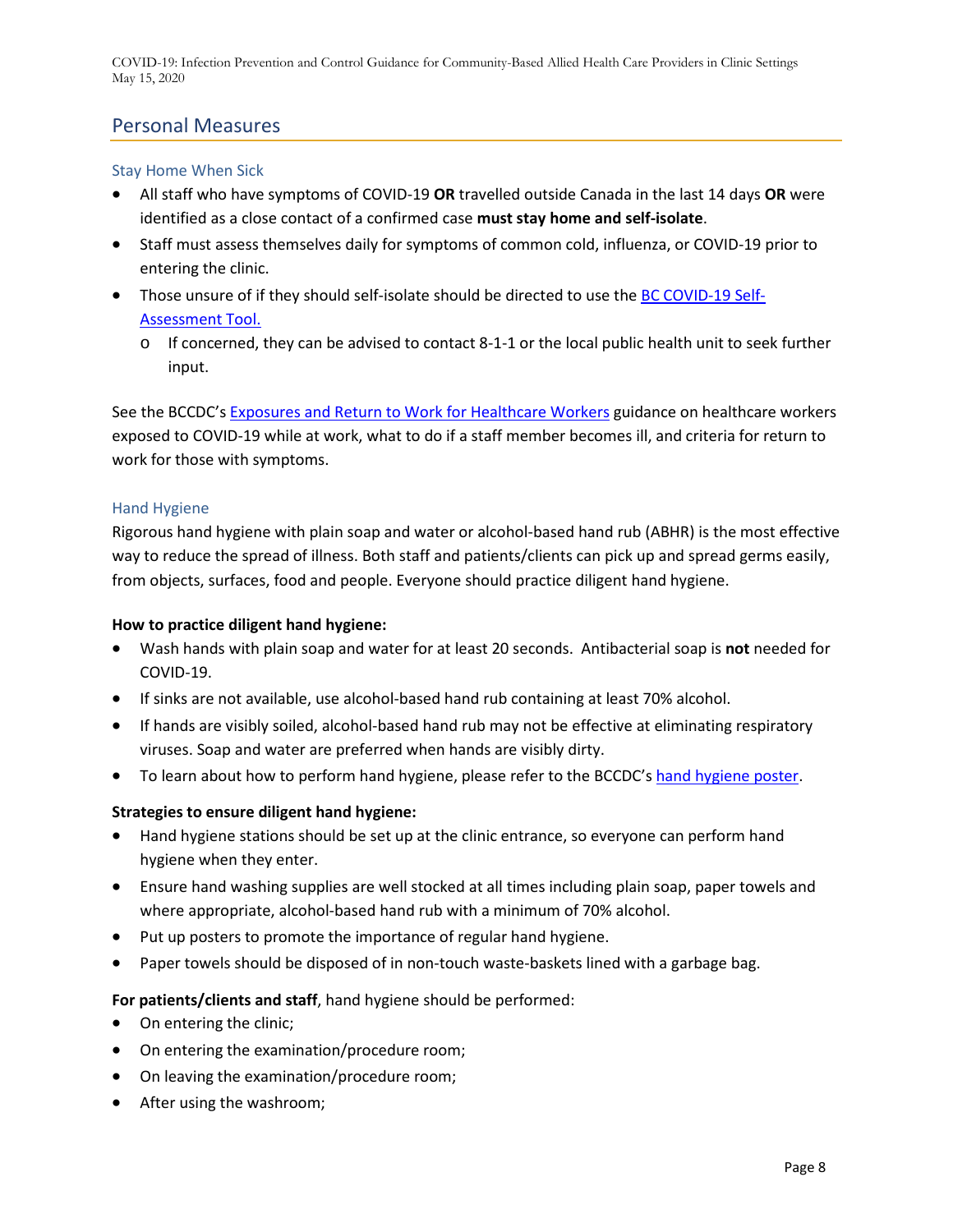- After using a tissue for their face; and
- After coughing or sneezing.

#### **For staff, including health care providers,** hand hygiene must **also** be performed:

- Before and after contact with patient or the patient care environment;
- Before and after breaks;
- Before clean or sterile procedures;
- After risk of body fluid exposure;
- Before donning PPE; and
- In between each step when doffing PPE.

#### <span id="page-9-0"></span>Respiratory Etiquette

**Patients and staff** should:

- Cough or sneeze into their elbow sleeve or a tissue;
- Throw away used tissues and immediately perform hand hygiene;
- Refrain from touching their eyes, nose or mouth with unwashed hands; and
- Refrain from sharing any food, drinks, unwashed utensils, cigarettes, or vaping devices.

## <span id="page-9-1"></span>Personal Protective Equipment

#### <span id="page-9-2"></span>PPE Guidance

Where there is low incidence and prevalence of COVID-19, additional PPE over and above that required for normal precautions is **not** required.

#### Point-of-care risk assessment (PCRA) for COVID-19

Prior to any patient interaction, all health care providers have a responsibility to assess the infectious risks posed to themselves, other health care workers, other patients and visitors from a patient, situation or procedure. The PCRA is based on the health care provider's professional judgment about the clinical situation, as well as up-to-date information on how the specific health care facility has designed and implemented physical (engineering) and administrative controls, and the use and availability of PPE.

Performing a PCRA to determine whether PPE is necessary is also important to avoid over-reliance on PPE, misuse or waste. Over-reliance on PPE may result in a false sense of security. Incorrect use and doffing of PPE can expose clinicians and staff to infectious agents and contaminate the environment.

#### Key Points:

Always follow routine practices and conduct a PCRA prior to any patient interaction.

• Health care providers and staff who have direct contact with symptoms suggestive of COVID-19 must follow droplet and contact precautions. This includes wearing a surgical/procedure mask, eye protection, gloves and gown**.**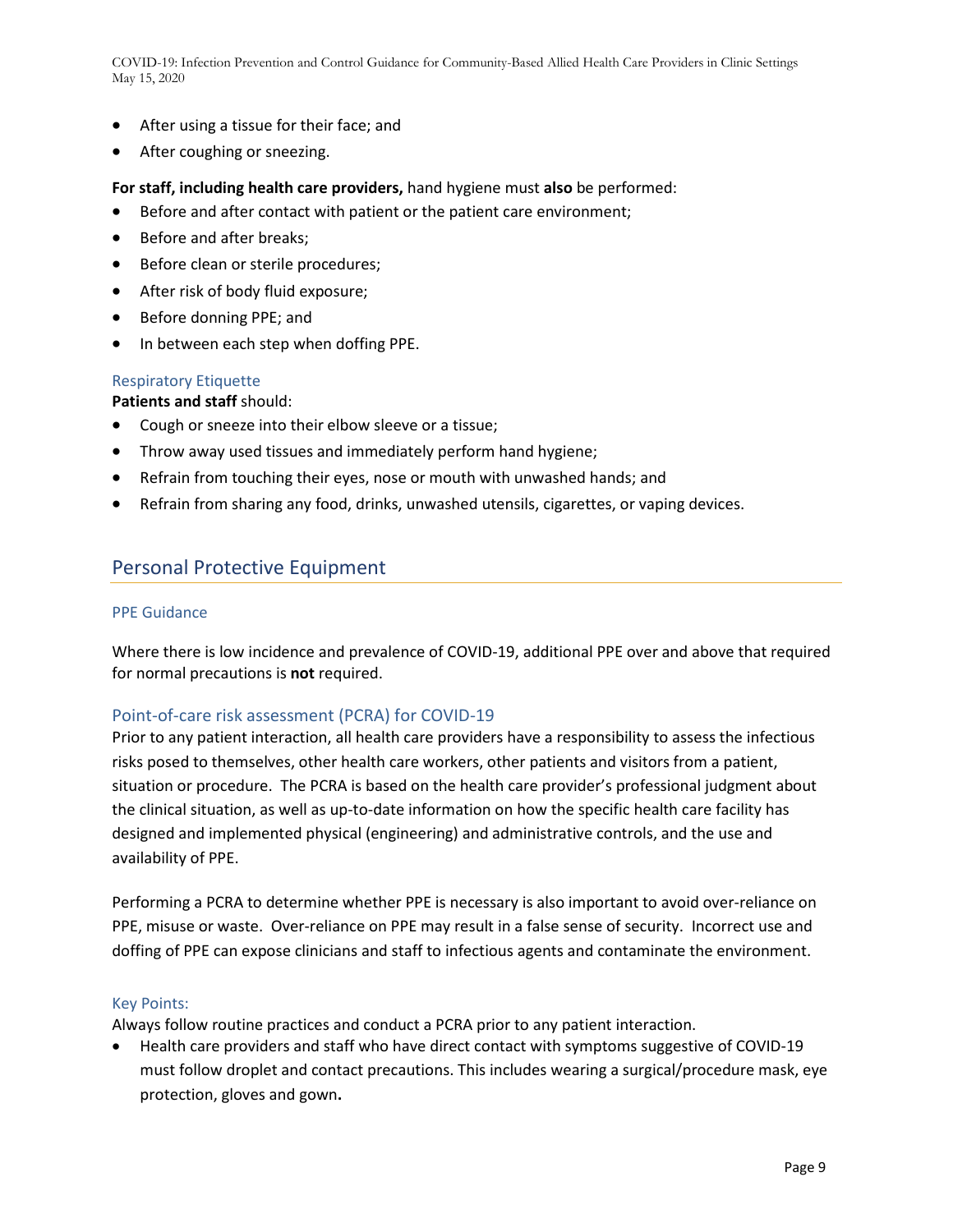• PPE is not required for HCWs who work more than 2 meters from patients at all times.

#### When wearing PPE:

- Avoid touching your mask or eye protection unnecessarily. If you must touch or adjust your mask or eye protection, perform hand hygiene immediately.
- If you see a colleague touch or adjust their mask/eye protection, remind them to perform hand hygiene.
- Use *extreme care* when doffing/removing PPE and always perform hand hygiene when finished.
- Use an N95 respirator and eye protection (i.e., goggles or face shield), gloves and gown for procedures that are aerosol generating for patients with suspected or confirmed COVID-19 or airborne diseases.
- Properly doff, clean and disinfect your eye protection when leaving the patient care area (e.g. at end of shift or during a break).
- Eye protection can be face shields, goggles or safety glasses. When using eye protection for multiple patient encounters, they should be cleaned and disinfected as per the guidance found on the BCCDC [Personal Protective Equipment webpage](http://www.bccdc.ca/health-professionals/clinical-resources/covid-19-care/infection-control/personal-protective-equipment)

#### Donning and Doffing PPE

Posters can provide guidance for staff on how to properly wear PPE. For up-to-date information on PPE, donning and doffing, as well as posters and signage, please refer to the **BCCDC Personal Protective** [Equipment webpage.](http://www.bccdc.ca/health-professionals/clinical-resources/covid-19-care/infection-control/personal-protective-equipment)

- Consider having a spotter to guide you during the donning and doffing procedure.
- Proper donning and doffing of PPE should be practised *prior* to the treatment of any patients.
- Hand hygiene is *required* before donning and after doffing PPE.
- When doffing, resist the urge to touch your clothes, skin, hair or face with your hands until after the final hand washing.

#### <span id="page-10-0"></span>PPE Guidance for Patients

• Patients presenting in-person to clinic with symptoms suggestive of COVID-19 should be given a surgical/procedure mask, if available and medically tolerated.

## <span id="page-10-1"></span>Office Management

#### <span id="page-10-2"></span>Clinic Response Planning, Organization and Ethical Decision Making

It is useful to have clearly defined roles and responsibilities, balanced by cross-training of staff and planning for backfilling positions should a staff member be unable to work.

• Develop or update a clinic response strategy to ensure that all staff roles are clearly defined and that information and decision-making pathways identified.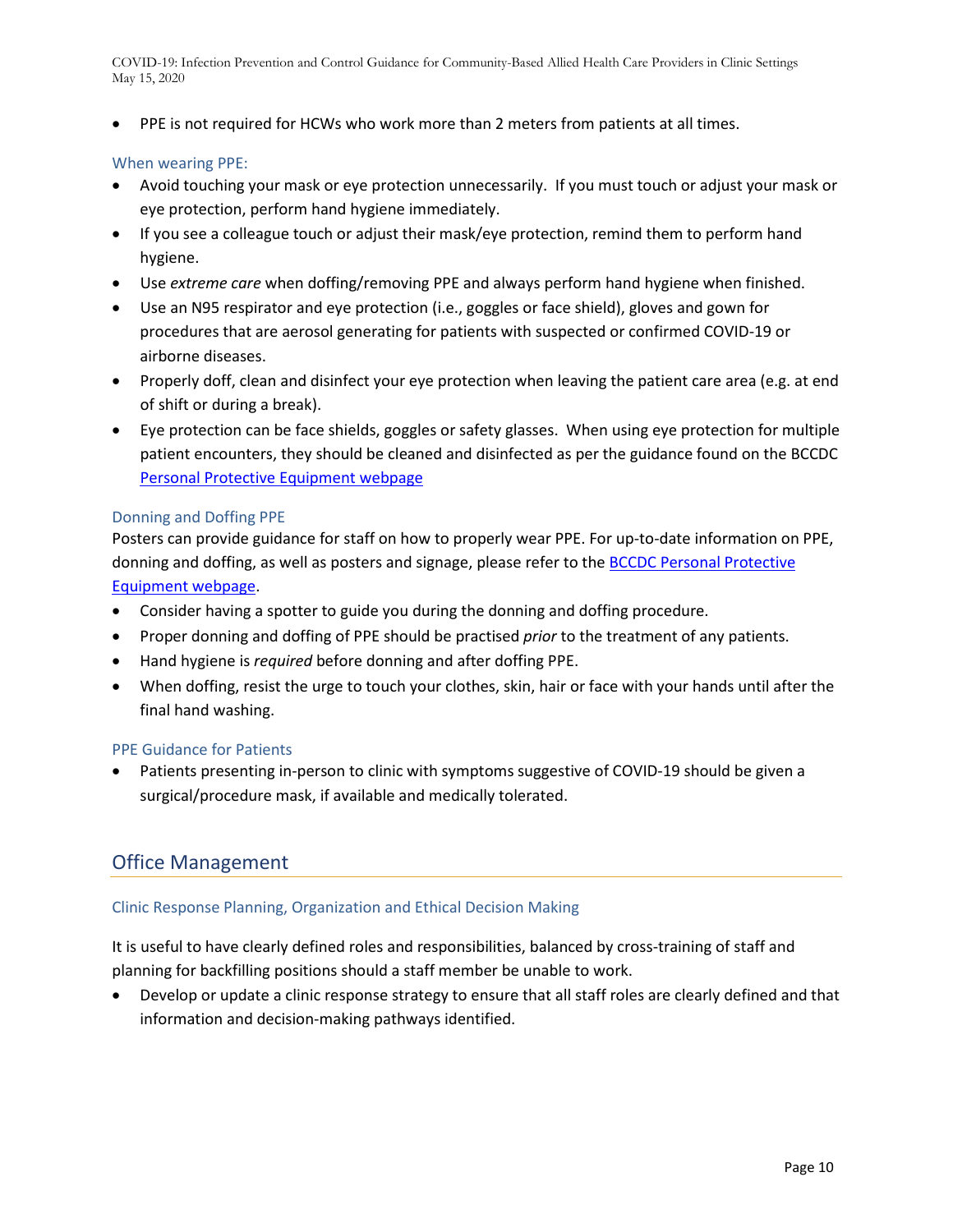#### COVID-19 Practice Lead

- Designate one office member as the lead for the purposes of mounting a coordinated response to COVID-19 at the practice level. This should be the most qualified person, not necessarily the highest ranking or most senior person.
- The lead should coordinate staff responsibilities, information gathering and dissemination, and develop a preparedness plan for the clinic. A Clinic Pandemic COVID-19 Preparedness Checklist can be found in Appendix A to assist with planning.

#### <span id="page-11-0"></span>Staff Education and Communication

- Develop or update a communication strategy for times of crisis that ensures health care providers and staff have the most up-to-date information. See Key Resources section of this document for links to the latest information on COVID-19.
- Ensure email and communications channels are working.
- Regularly communicate information to your colleagues and staff.
- Ensure staff have clear, up to date information for communicating with patients/clients.
- Ensure there is a process for reporting health and safety concerns.
- Prepare and review re-start and/or adaptation plans with staff to ensure smooth implementation.

#### <span id="page-11-1"></span>Psychosocial Support

It is important to support the psychosocial well-being of health care providers and staff during the COVID-19 pandemic. Open communication is key to this objective.

- Staff should be provided with access to up-to-date information on COVID-19, including how to protect against infection and transmission.
- Staff should be provided with flexible options for remote/teleworking options, where possible and appropriate.
- Staff should be provided with sick-leave to support self-isolation.

BCCDC offers guidance for psychosocial planning for health care providers during the COVID-19 pandemic. See the Key Resources section of this document for information on support available for health care providers.

#### <span id="page-11-2"></span>Staff Scheduling and Reassignments

Staff scheduling should be considered when developing a coordinated pandemic response for the clinic.

- Consider adjusting clinic hours to accommodate patient and staffing needs, while supporting physical distancing and infection prevention measures.
- <span id="page-11-3"></span>• Assess staffing availability relating to greater staffing needs and expected staff absences for family or self care.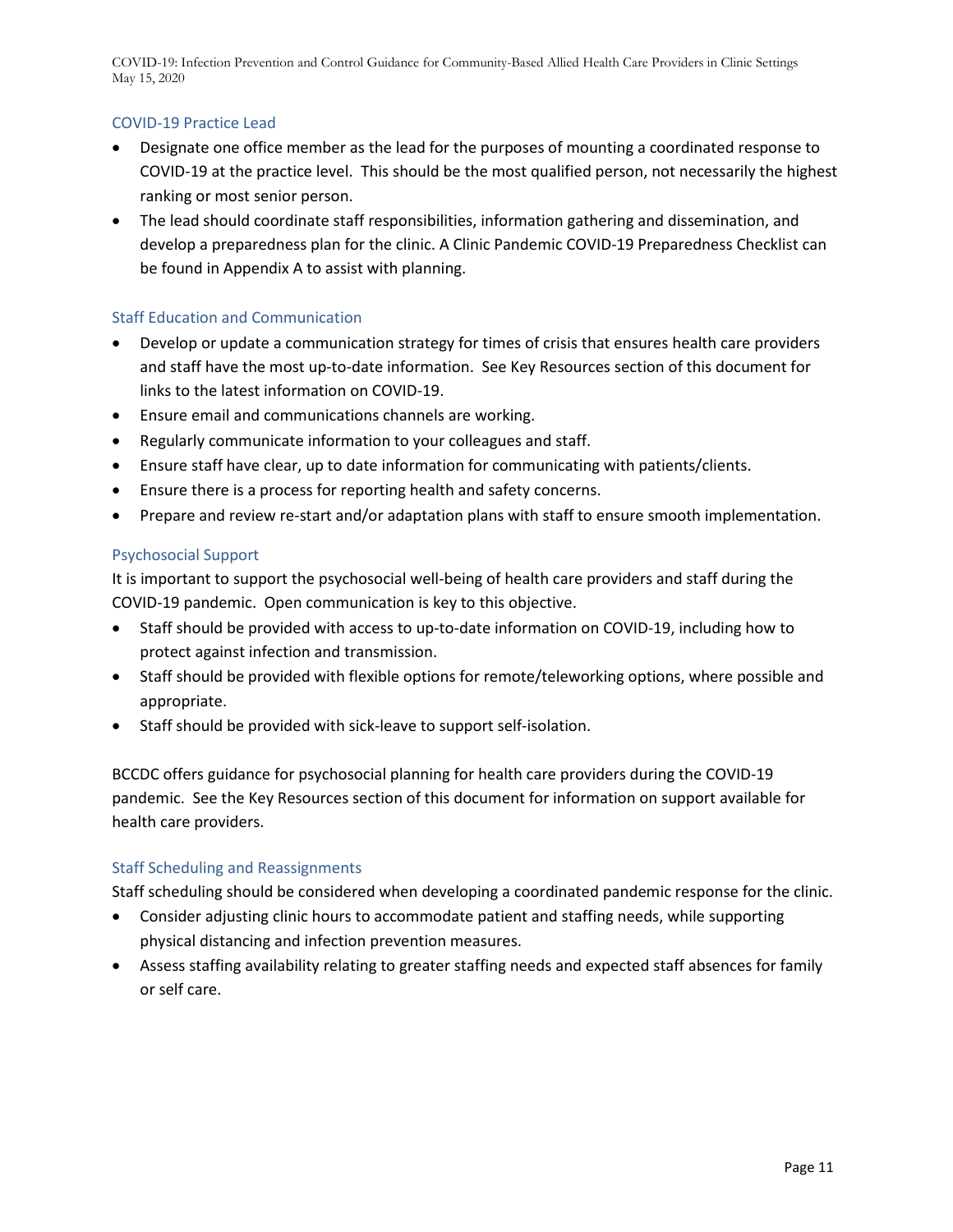#### Sick Leave Policy

- Have an open and frank dialogue with all clinicians and staff about sick leave policy prior to any staff illness or time away from work due to self-isolation or quarantine. Clearly communicate that health care providers and staff who have suspected or confirmed COVID-19 are to self-isolate at home.
- Develop a list of potential replacement staff.
- Develop a "fit-for-work with restrictions" policy to prevent those infected from exposing other staff and patients to COVID-19 in the health care setting.

In extreme circumstances where a shortage of health care providers compromises patient safety, a "fitfor-work with restrictions" approach may be taken, provided ALL the following requirements are met. The healthcare provider must:

- Only have mild respiratory symptoms;
- Feel well enough to work;
- Practice strict respiratory and hand hygiene protocols; and
- Wear a mask.

Some staff might be only mildly ill or already recovering and/or caring for others and are able to perform some of their duties remotely by internet or telephone, depending on how a clinic is set up.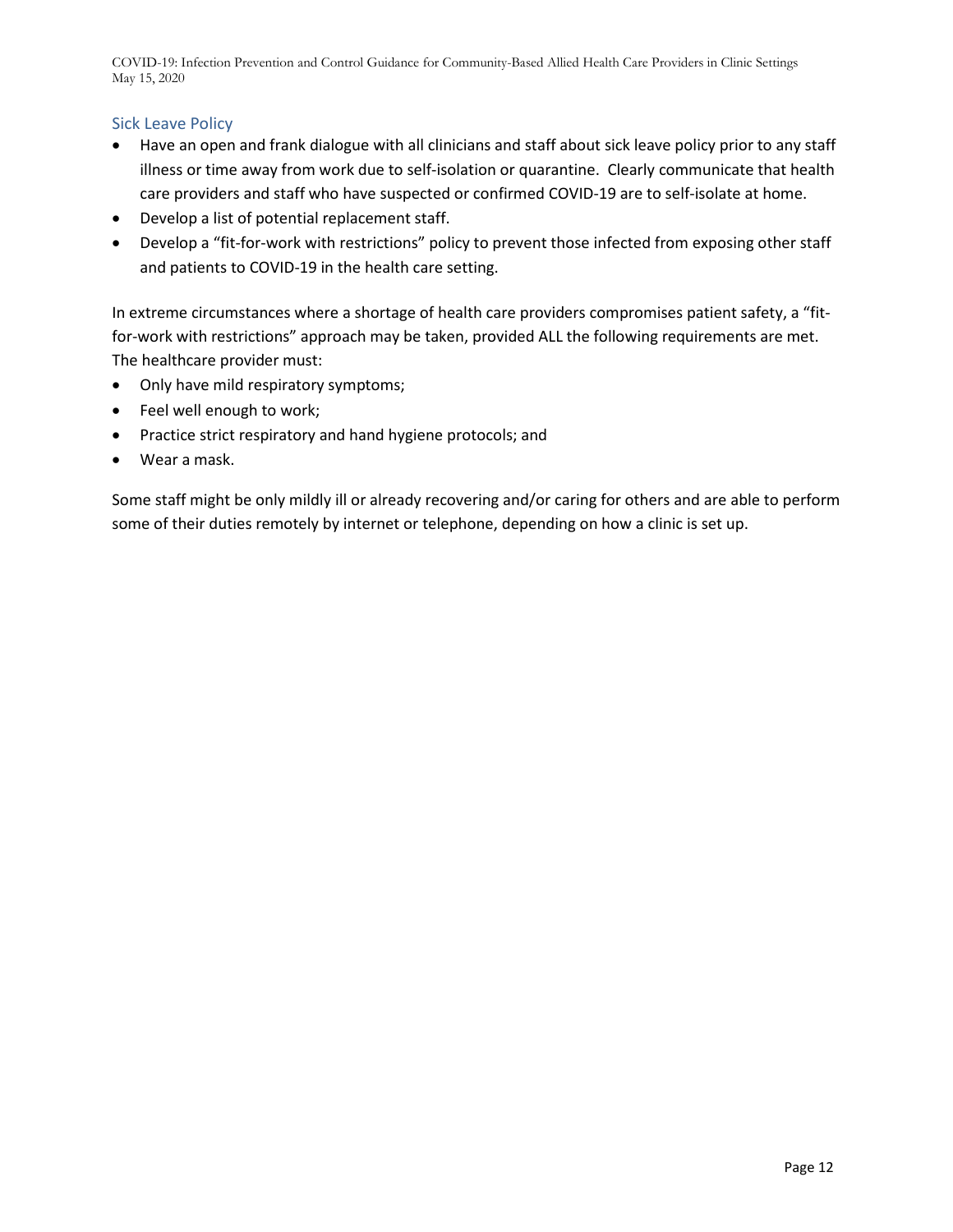# <span id="page-13-0"></span>Key Resources

Information is available on the following topics relating to COVID-19:

- **Symptoms** of COVID-19: [http://www.bccdc.ca/health-info/diseases-conditions/covid-19/about](http://www.bccdc.ca/health-info/diseases-conditions/covid-19/about-covid-19/symptoms)[covid-19/symptoms](http://www.bccdc.ca/health-info/diseases-conditions/covid-19/about-covid-19/symptoms)
- **BC COVID-19 Self-Assessment Tool** can help determine the need for further assessment: <https://bc.thrive.health/>
- **Non-medical information** about COVID-19 is available 7:30am-8:00pm, 7 days a week at the following toll-free number: 1-888-COVID19 (1-888-268-4319).
- **HealthLinkBC** and **8-1-1** for health advice on COVID-19 (translation services are available): <https://www.healthlinkbc.ca/health-feature/coronavirus-covid-19>

#### Other resources include:

- BCCDC website for Health Care Providers, COVID-19 Care**:** [http://www.bccdc.ca/health](http://www.bccdc.ca/health-professionals/clinical-resources/covid-19-care)[professionals/clinical-resources/covid-19-care](http://www.bccdc.ca/health-professionals/clinical-resources/covid-19-care)
- BCCDC updates on Emerging Respiratory Viruses: [http://www.bccdc.ca/health](http://www.bccdc.ca/health-professionals/data-reports/communicable-diseases/emerging-respiratory-virus-updates)[professionals/data-reports/communicable-diseases/emerging-respiratory-virus-updates](http://www.bccdc.ca/health-professionals/data-reports/communicable-diseases/emerging-respiratory-virus-updates)
- BCCDC Signage and Posters[: http://www.bccdc.ca/health-professionals/clinical-resources/covid-](http://www.bccdc.ca/health-professionals/clinical-resources/covid-19-care/signage-posters)[19-care/signage-posters](http://www.bccdc.ca/health-professionals/clinical-resources/covid-19-care/signage-posters)
- Ministry of Health, British Columbia's Response to COVID-19: [https://www2.gov.bc.ca/gov/content/safety/emergency-preparedness-response](https://www2.gov.bc.ca/gov/content/safety/emergency-preparedness-response-recovery/covid-19-provincial-support)[recovery/covid-19-provincial-support](https://www2.gov.bc.ca/gov/content/safety/emergency-preparedness-response-recovery/covid-19-provincial-support)
- Office of the Provincial Health Officer, Pandemic Preparedness: [https://www2.gov.bc.ca/gov/content/health/about-bc-s-health-care-system/office-of-the](https://www2.gov.bc.ca/gov/content/health/about-bc-s-health-care-system/office-of-the-provincial-health-officer/current-health-topics/pandemic-influenza)[provincial-health-officer/current-health-topics/pandemic-influenza](https://www2.gov.bc.ca/gov/content/health/about-bc-s-health-care-system/office-of-the-provincial-health-officer/current-health-topics/pandemic-influenza)
- Office of the Provincial Health Officer, Orders, Notices & Guidance: [https://www2.gov.bc.ca/gov/content/health/about-bc-s-health-care-system/office-of-the](https://www2.gov.bc.ca/gov/content/health/about-bc-s-health-care-system/office-of-the-provincial-health-officer/current-health-topics/covid-19-novel-coronavirus)[provincial-health-officer/current-health-topics/covid-19-novel-coronavirus](https://www2.gov.bc.ca/gov/content/health/about-bc-s-health-care-system/office-of-the-provincial-health-officer/current-health-topics/covid-19-novel-coronavirus)
- Vancouver Coastal Health: [COVID-19 and Emerging Respiratory Viruses website](http://ipac.vch.ca/Pages/Emerging-Issues.aspx)
- Health Canada: [https://www.canada.ca/en/public-health/services/diseases/2019-novel](https://www.canada.ca/en/public-health/services/diseases/2019-novel-coronavirus-infection/health-professionals.html)[coronavirus-infection/health-professionals.html](https://www.canada.ca/en/public-health/services/diseases/2019-novel-coronavirus-infection/health-professionals.html)
- Government of Canada Coronavirus disease (COVID-19): [https://www.canada.ca/en/public](https://www.canada.ca/en/public-health/services/diseases/coronavirus-disease-covid-19.html)[health/services/diseases/coronavirus-disease-covid-19.html](https://www.canada.ca/en/public-health/services/diseases/coronavirus-disease-covid-19.html)
- World Health Organization: [https://www.who.int/health-topics/coronavirus#tab=tab\\_1](https://www.who.int/health-topics/coronavirus#tab=tab_1)

#### Infection Prevention and Control resources:

- Public Health Agency of Canada[: Routine Practices and Additional Precautions for Preventing the](https://www.canada.ca/content/dam/phac-aspc/documents/services/publications/diseases-conditions/routine-practices-precautions-healthcare-associated-infections/routine-practices-precautions-healthcare-associated-infections-2016-FINAL-eng.pdf)  [Transmission of Infection in Healthcare Settings](https://www.canada.ca/content/dam/phac-aspc/documents/services/publications/diseases-conditions/routine-practices-precautions-healthcare-associated-infections/routine-practices-precautions-healthcare-associated-infections-2016-FINAL-eng.pdf)
- BCCDC poster for **Environmental Cleaning and Disinfectants for Clinic Settings.**
- PIDAC's Best [Practices for Cleaning, Disinfection and Sterilization of Medical Equipment/Devices](https://www.publichealthontario.ca/-/media/documents/B/2013/bp-cleaning-disinfection-sterilization-hcs.pdf?la=en)  [In all Healthcare Settings, 3rd](https://www.publichealthontario.ca/-/media/documents/B/2013/bp-cleaning-disinfection-sterilization-hcs.pdf?la=en) edition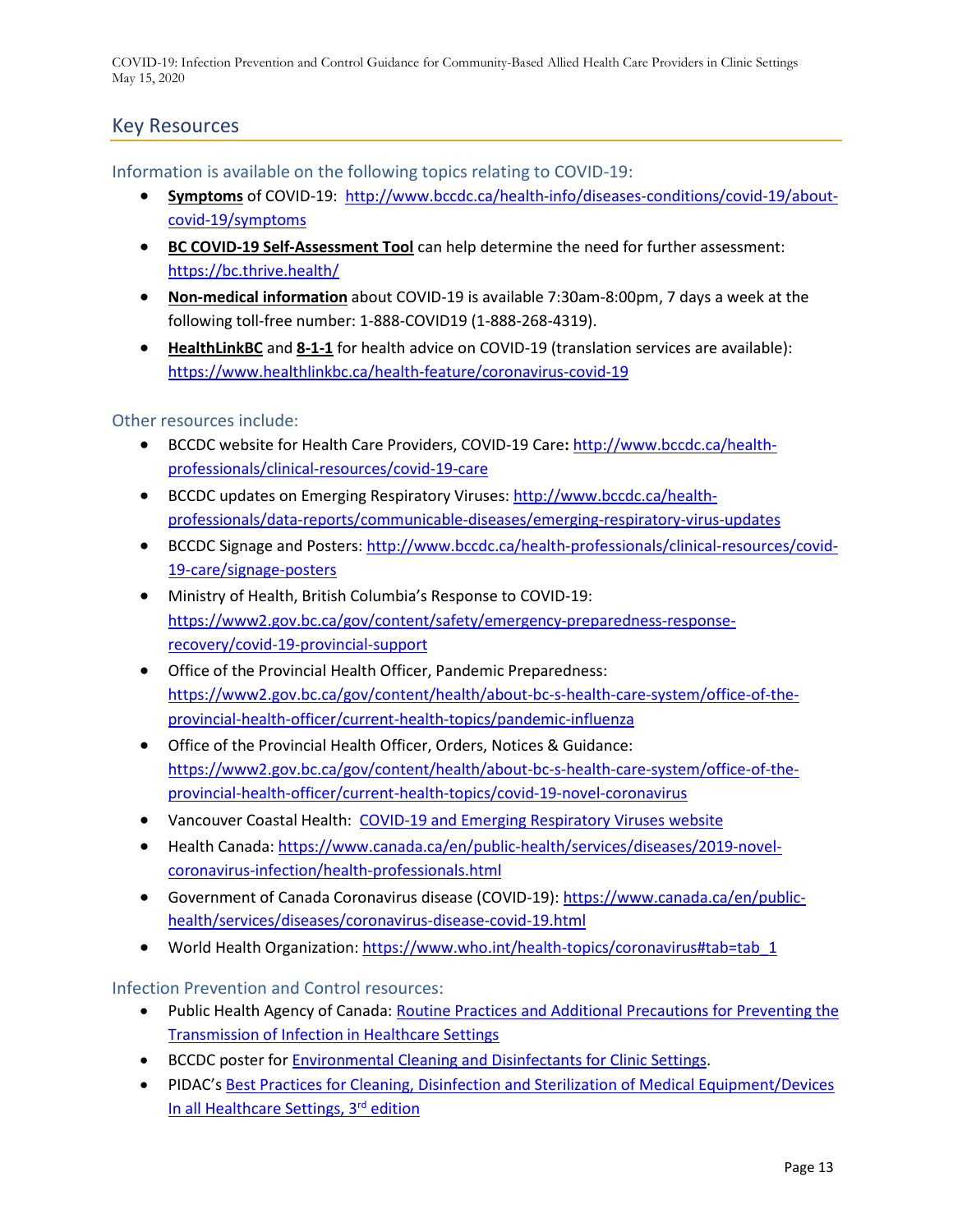- BCCDC [Respiratory Protections for Health Care Workers Caring for Potential or Confirmed](http://www.bccdc.ca/Health-Info-Site/Documents/Respiratory-protection-COVID19.pdf)  [COVID-19 Patients](http://www.bccdc.ca/Health-Info-Site/Documents/Respiratory-protection-COVID19.pdf)
- BCCDC website for Healthcare Providers on [Personal Protective Equipment](http://www.bccdc.ca/health-professionals/clinical-resources/covid-19-care/infection-control/personal-protective-equipment)
- PPE use in British Columbia: COVID-19: Emergency Prioritization in a Pandemic Personal [Protective Equipment \(PPE\) Allocation Framework \(PPE Framework\).](http://www.bccdc.ca/health-professionals/clinical-resources/covid-19-care/infection-control/personal-protective-equipment)

For Patient Management:

- BCCDC [Primary Care](http://www.bccdc.ca/health-professionals/clinical-resources/covid-19-care/clinical-care/primary-care)
- BCCDC patient intake algorithm: COVID-19 [Patient ID and Assessment for Primary Care with](http://www.bccdc.ca/Health-Professionals-Site/Documents/COVID-19_MOH_BCCDC_Flowchart.pdf)  [MD/NP](http://www.bccdc.ca/Health-Professionals-Site/Documents/COVID-19_MOH_BCCDC_Flowchart.pdf)
- BCCDC [Interim Guidance: Public Health Management of cases and contacts associated with](http://www.bccdc.ca/resource-gallery/Documents/Guidelines%20and%20Forms/Guidelines%20and%20Manuals/Epid/CD%20Manual/Chapter%201%20-%20CDC/2019-nCoV-Interim_Guidelines.pdf)  [novel coronavirus \(COVID-19\) in the community.](http://www.bccdc.ca/resource-gallery/Documents/Guidelines%20and%20Forms/Guidelines%20and%20Manuals/Epid/CD%20Manual/Chapter%201%20-%20CDC/2019-nCoV-Interim_Guidelines.pdf)
- BCCDC [Guidance for Outpatient Management of Suspected of Confirmed Cases](http://www.bccdc.ca/health-professionals/clinical-resources/covid-19-care/clinical-care/outpatient)
- BCCDC [Pregnancy](http://www.bccdc.ca/health-professionals/clinical-resources/covid-19-care/clinical-care/pregnancy) recommendations for antepartum, intrapartum and postpartum care for patients during the COVID-19 pandemic

Support for Healthcare Providers:

- BCCDC [Health Care Provider Support](http://www.bccdc.ca/health-professionals/clinical-resources/covid-19-care/health-care-provider-support)
- Psychological Support [Supporting the psychosocial well-being of health care providers during](http://www.bccdc.ca/Health-Professionals-Site/Documents/COVID19-Psychosocial-Supports-HCW.pdf)  [the novel coronavirus \(COVID-19\) pandemic](http://www.bccdc.ca/Health-Professionals-Site/Documents/COVID19-Psychosocial-Supports-HCW.pdf)
- BCCD[C Exposures and Return to Work for Healthcare Workers](http://www.bccdc.ca/health-professionals/clinical-resources/covid-19-care/testing-and-case-management-for-healthcare-workers) includes risk assessment and management for healthcare workers exposed to COVID-19 patients and information on return to work after exposure or illness.
- Information for Patients: BCCD[C Patient handouts](http://www.bccdc.ca/health-professionals/clinical-resources/covid-19-care/patient-handouts)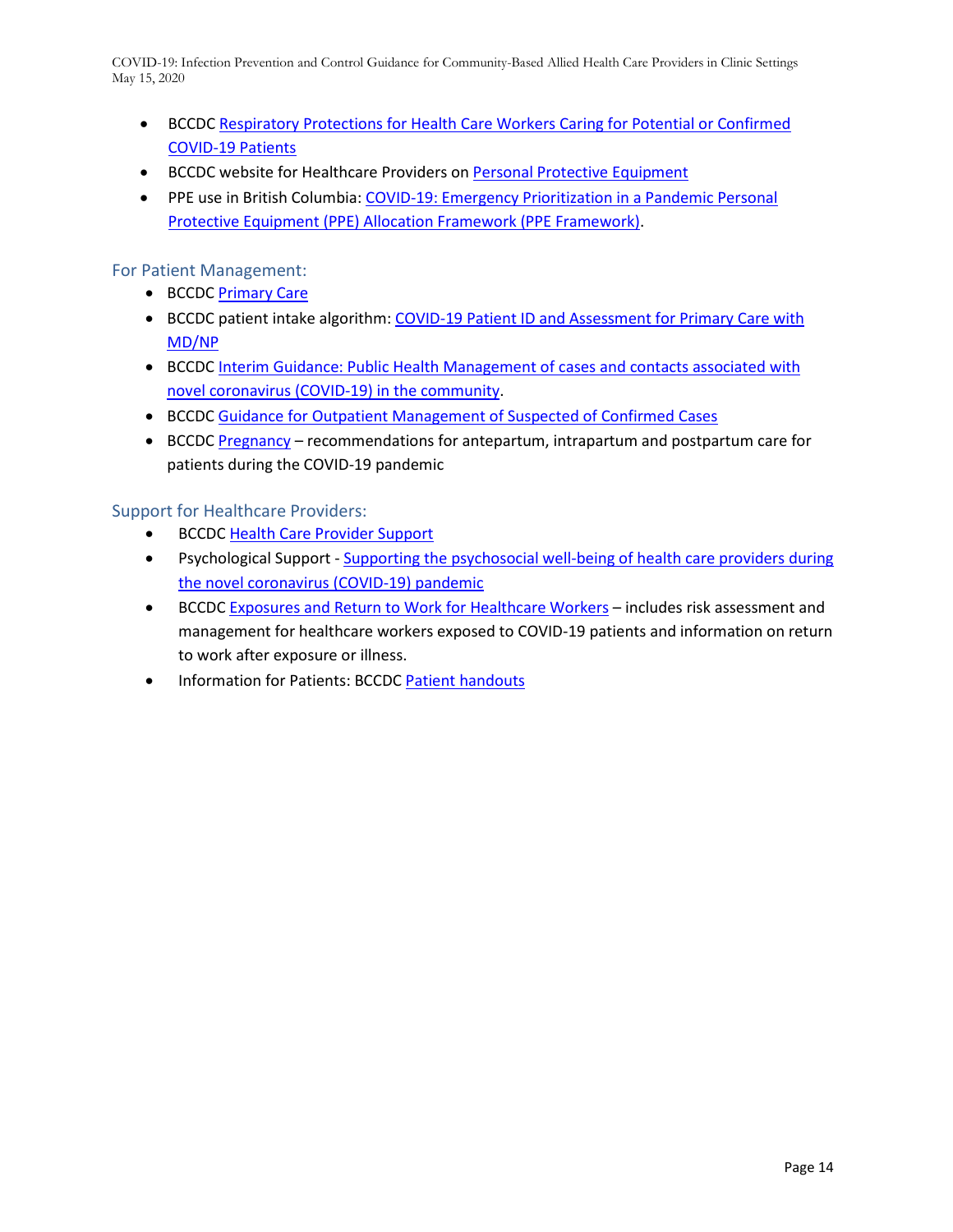# <span id="page-15-0"></span>References

- 1. Public Health Agency of Canada, Centre for Communicable Diseases and Infection Control (Canada). Hand hygiene practices in healthcare settings [Internet]. Ottawa, Ont.: Centre for Communicable Diseases and Infection Control, Public Health Agency of Canada; 2013 [cited 2020 May 14]. Available from: https://www.deslibris.ca/ID/235647
- 2. Canadian Standards Association. Infection control during construction, renovation, and maintenance of health care facilities. In: Canadian Standards Association. 4th edition. Toronto: Canadian Standards Association; 2017. (CSA Standard: Z317.13-17).
- 3. Canadian Standards Association. Special requirements for heating, ventilation, and air-conditioning (HVAC) systems in health care facilities. In: Canadian Standards Association. 4th edition. Toronto: Canadian Standards Association; 2019. (CSA Standard: Z317.2-19).
- 4. Public Health Agency of Canada. Infection prevention and control for coronavirus disease (COVID-19): Interim guidance for acute healthcare settings [Internet]. aem. 2020 [cited 2020 Apr 10]. Available from: https://www.canada.ca/en/public-health/services/diseases/2019-novel-coronavirusinfection/health-professionals/interim-guidance-acute-healthcare-settings.html#a4.1
- 5. BC Ministry of Health. Pandemic Preparedness Province of British Columbia [Internet]. [cited 2020 Apr 10]. Available from: https://www2.gov.bc.ca/gov/content/health/about-bc-s-health-caresystem/office-of-the-provincial-health-officer/current-health-topics/pandemicinfluenza?keyword=2012&keyword=pandemic&keyword=plan
- 6. Provincial Infection Control Network of BC. British Columbia Best Practices for Environmental Cleaning for Prevention and Control of Infections in All Healthcare Settings and Programs [Internet]. PICNet Guidelines and Toolkits. [cited 2020 May 10]. Available from: https://www.picnet.ca/guidelines/environmental-cleaning/
- 7. Daly P. Pandemic influenza and physician offices. BCMJ. 2007 Jun;49(No. 5):263–9.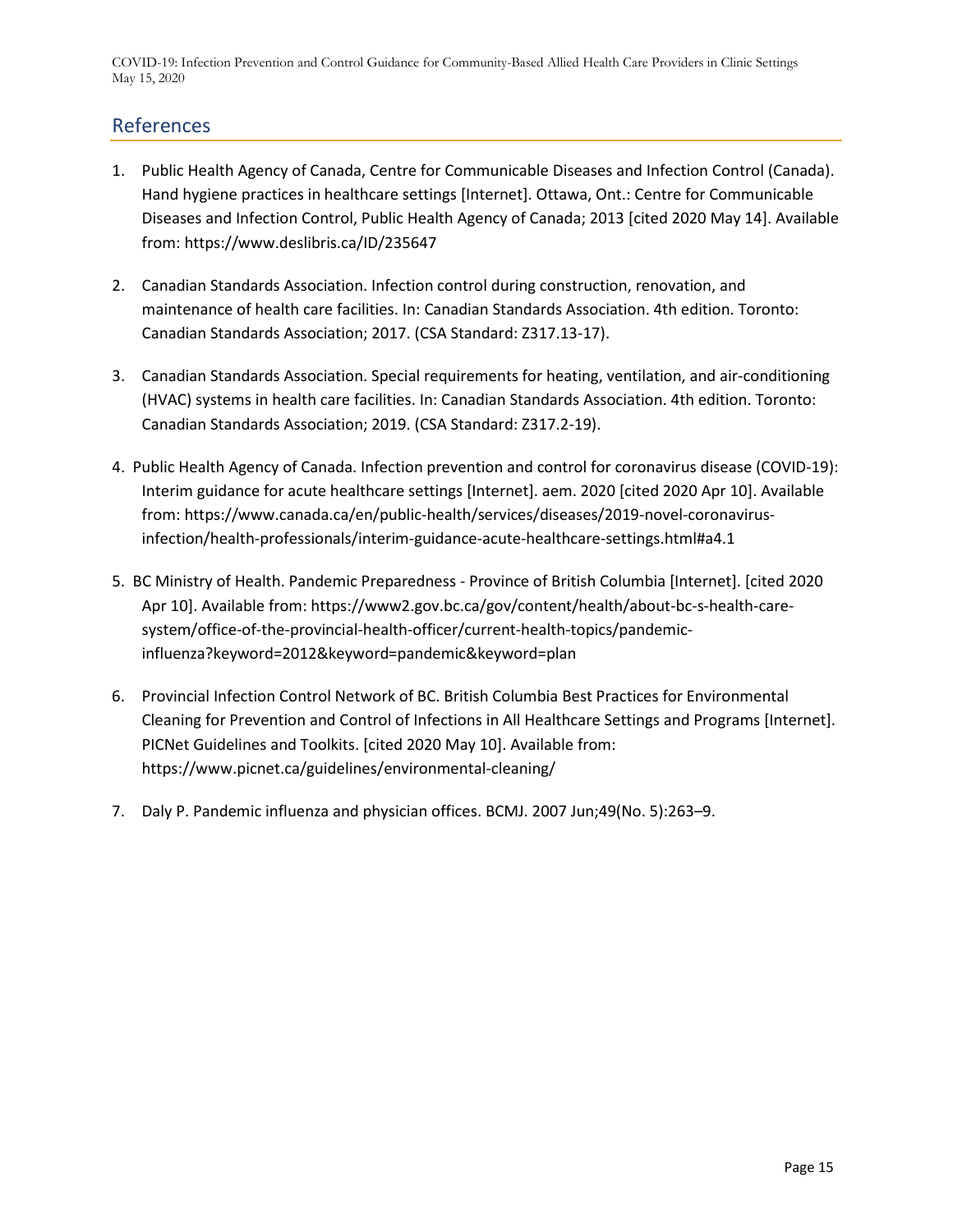# <span id="page-16-0"></span>Appendix A – Pandemic COVID-19 Preparedness Checklist

| <b>Pandemic Phase</b> | <b>Tasks</b> |                                                                                                                                            |
|-----------------------|--------------|--------------------------------------------------------------------------------------------------------------------------------------------|
| <b>IPAC Measures</b>  |              | $\Box$ Acquaint yourself with current clinical information about the<br>recognition, treatment and prevention of transmission of COVID-19. |
|                       |              | $\Box$ Educate all staff about COVID-19.                                                                                                   |
|                       |              | $\Box$ Make plans to ensure your family will be looked after in a pandemic                                                                 |
|                       |              | so that you can continue to work.                                                                                                          |
|                       |              | $\Box$ Develop a contingency plan for staff illnesses and shortages.                                                                       |
|                       |              | $\Box$ Assign a staff member to coordinate pandemic planning and monitor                                                                   |
|                       |              | public health advisories.                                                                                                                  |
|                       |              | $\Box$ Maintain copies of pandemic educational materials and self-care                                                                     |
|                       |              | guides for patients (provided by public health).                                                                                           |
|                       |              | $\Box$ COVID-19 posters and signage should be placed at entrance doors,                                                                    |
|                       |              | reception area and exam rooms (and preferably in all of these places).                                                                     |
|                       |              | $\Box$ Post signage and create voicemail message advising patients to check                                                                |
|                       |              | in by phone before presenting for in-person appointments.                                                                                  |
|                       |              | $\Box$ Post hand hygiene and cough etiquette signs in the waiting area.                                                                    |
|                       |              | $\Box$ Ensure alcohol-based hand sanitizer (with at least 70% alcohol) is                                                                  |
|                       |              | available at multiple locations: office entrance, reception counter,                                                                       |
|                       |              | waiting room, and by every exam room for use before entering and                                                                           |
|                       |              | upon exit.                                                                                                                                 |
|                       |              | $\Box$ When available, provide staff with small bottles of alcohol-based hand                                                              |
|                       |              | sanitizer (with at least 70% alcohol).                                                                                                     |
|                       |              | $\Box$ Consider installing Plexi-glass partitions to separate patients from                                                                |
|                       |              | reception staff                                                                                                                            |
|                       |              | $\Box$ Limit use of shared items by patients (e.g. pens, clipboards, phones).                                                              |
|                       |              | $\Box$ Rearrange waiting room to ensure 2m distance between people                                                                         |
|                       |              | wherever possible.                                                                                                                         |
|                       |              | $\Box$ Remove difficult to clean items (e.g. toys) from the waiting area                                                                   |
|                       | u.           | Replace cloth-covered furnishings with easy-to-clean furniture where<br>possible.                                                          |
|                       |              | $\Box$ Provide disposable tissues and no-touch waste receptacles in waiting                                                                |
|                       |              | area and exam rooms.                                                                                                                       |
|                       |              | Provide plain soap and paper towels in patient washrooms and at staff                                                                      |
|                       |              | sinks with clear instructions on hand hygiene.                                                                                             |
|                       |              | $\Box$ Display PPE donning and doffing instructions in locations available to                                                              |
|                       |              | all health care providers.                                                                                                                 |
|                       |              | $\Box$ Empty exam rooms of all but bare minimum of equipment (e.g. exam                                                                    |
|                       |              | table, chair, BP cuff, lights).                                                                                                            |
|                       |              | $\Box$ Provide paper sheeting for exam tables and change between patients.                                                                 |
|                       |              | $\Box$ Increase air circulation in all areas of the clinic wherever possible.                                                              |
|                       | ❏            | Keep frequently used doors open to avoid recurrent door handle                                                                             |
|                       |              | contamination.                                                                                                                             |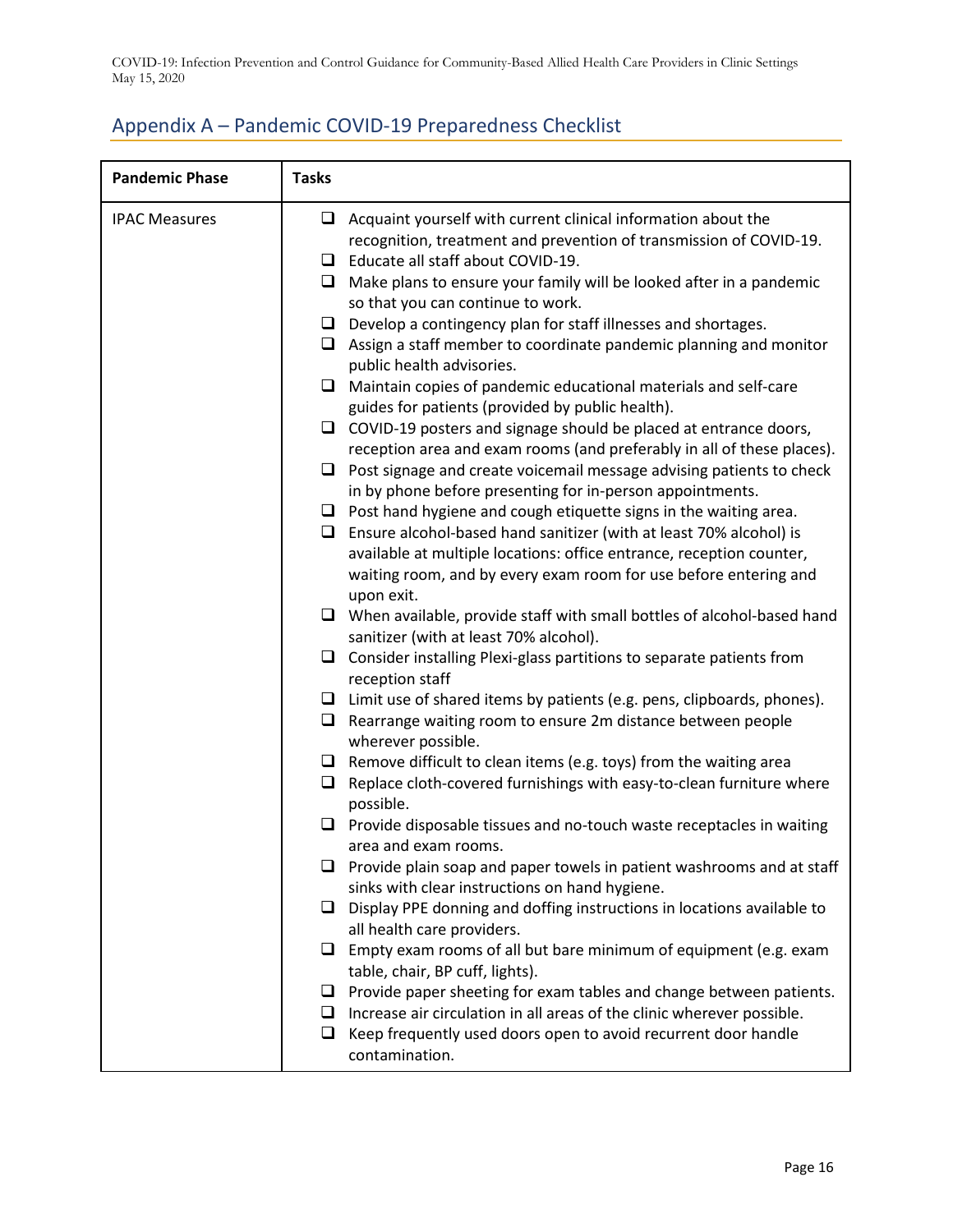| Patient and Staff |        | $\Box$ Telephone triage all patient requests for visits.                                                                                        |
|-------------------|--------|-------------------------------------------------------------------------------------------------------------------------------------------------|
| Management        |        | $\Box$ Cohort patients with suspected COVID-19 who need in-person review                                                                        |
|                   |        | through centralized assessment centres, where possible.                                                                                         |
|                   | ❏      | In group practices, consider having one care provider or one team see                                                                           |
|                   |        | all patients with suspect or confirmed COVID-19.                                                                                                |
|                   |        | $\Box$ If possible, schedule patients with symptoms suggestive of COVID-19                                                                      |
|                   |        | during designated time slots.                                                                                                                   |
|                   |        | $\Box$ Provide patients with symptoms suggestive of COVID-19 a                                                                                  |
|                   |        | procedure/surgical mask, if available and medically tolerated.                                                                                  |
|                   |        | $\Box$ If possible, provide a separate entrance and waiting area for patients                                                                   |
|                   |        | with symptoms suggestive of COVID-19.                                                                                                           |
|                   |        | $\Box$ Avoid multiple patients in the office at the same time (e.g. patients to                                                                 |
|                   |        | wait outside or in car until called in one at a time). Minimize number                                                                          |
|                   |        | of patients in waiting or exam rooms.                                                                                                           |
|                   |        | $\Box$ Avoid non-essential accompanying visitors, where possible.                                                                               |
|                   |        | $\Box$ Advise patients and accompanying essential visitors to practice                                                                          |
|                   |        | diligent hand hygiene and cough etiquette.                                                                                                      |
|                   | □      | If possible, designate one exam room for all patients with symptoms                                                                             |
|                   |        | suggestive of COVID-19, as close to the entrance as possible to                                                                                 |
|                   |        | minimize patient travel.                                                                                                                        |
|                   | $\Box$ | Minimize the number of tasks that have to be done in the exam room,                                                                             |
|                   |        | e.g. chart completion.                                                                                                                          |
|                   |        | $\Box$ Perform hand hygiene before and after each patient contact.                                                                              |
|                   |        | $\Box$ Wear recommended PPE (procedure or surgical mask, eye protection,<br>gown and gloves) for any direct contact with patients with symptoms |
|                   |        | suggestive of COVID-19.                                                                                                                         |
|                   | □      | Wear fit-tested N95 respirator when in room with suspected TB                                                                                   |
|                   |        | patients, patients with suspected/confirmed COVID-19 undergoing                                                                                 |
|                   |        | aerosol generating medical procedures, and patients who may be                                                                                  |
|                   |        | infected with emerging pathogens with suspected airborne                                                                                        |
|                   |        | transmission.                                                                                                                                   |
|                   | u.     | Properly doff and dispose of PPE when leaving patient care area (e.g.                                                                           |
|                   |        | at end of shift or during a break) or when PPE is visibly soiled or                                                                             |
|                   |        | damaged.                                                                                                                                        |
|                   | ⊔      | Plan for disposition of all patients following office visit (choices will                                                                       |
|                   |        | include):                                                                                                                                       |
|                   |        | Arrange testing per current guidelines (if suspected COVID-19)<br>$\circ$                                                                       |
|                   |        | Send home with self-care guide<br>$\circ$                                                                                                       |
|                   |        | o Referral to alternate-care site                                                                                                               |
|                   |        | o Admission to acute care                                                                                                                       |
|                   |        | When referring patients with suspected or confirmed COVID-<br>$\circ$                                                                           |
|                   |        | 19, notify receiving facility in advance.<br>Monitor staff illness and ensure staff with COVID-19 infection follow                              |
|                   |        |                                                                                                                                                 |
|                   |        | appropriate guidance.                                                                                                                           |